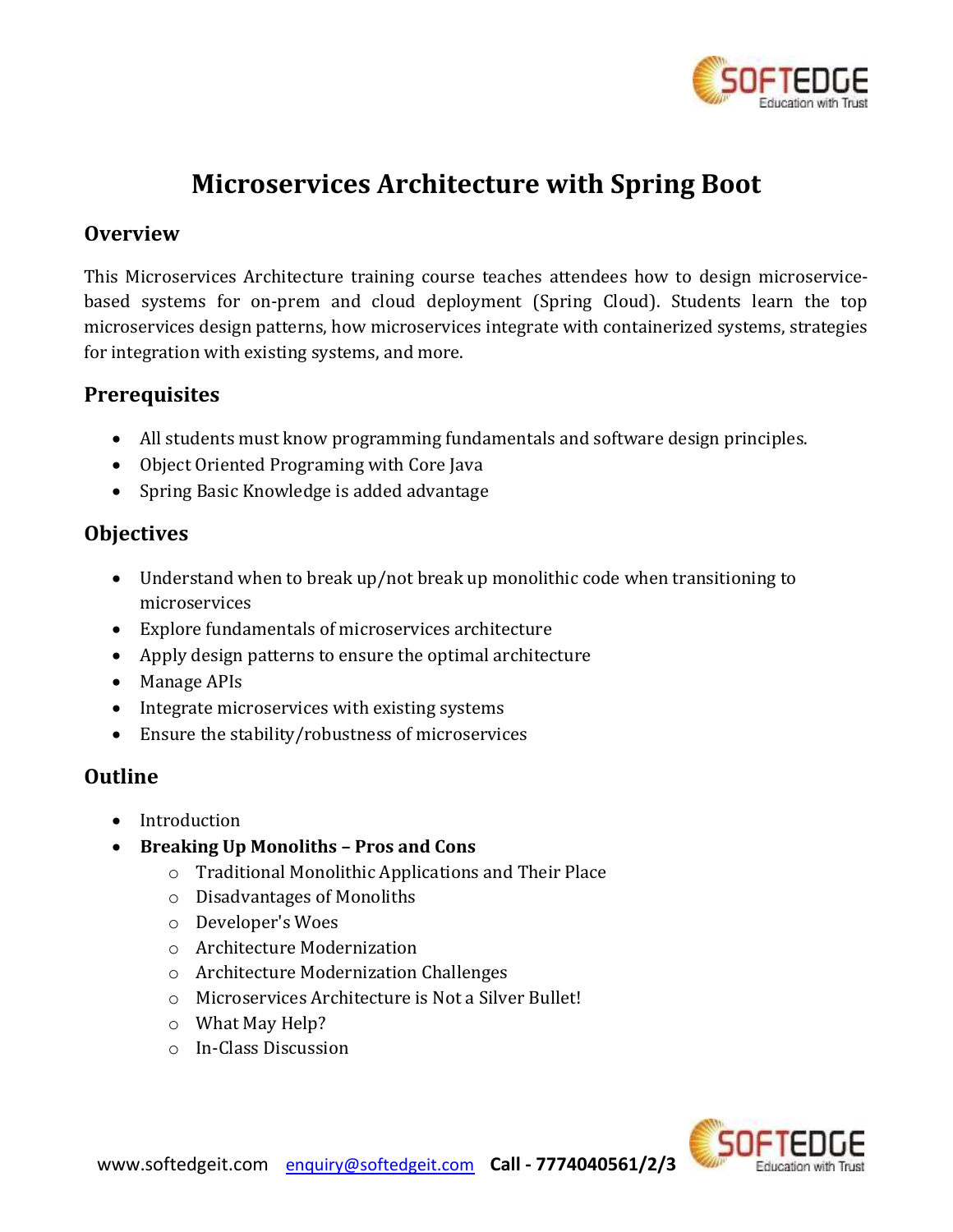

#### • **Microservices**

- o What is a "Microservice"?
- o Unix Analogy
- o Principles of Microservices
- o Services within an SOA vs Microservices
- o Properties and Attributes of Microservices
- o Benefits of Using Microservices
- o The Two-Pizza Teams
- o Beware of Microservices Cons
- o Anti-Pattern: Nanoservices
- o The Twelve-Factor App Methodology
- o The Select Factors
- o Serverless Computing
- o Microservices Operational Aspects

#### • **Microservices Architecture Defined**

- o The Microservices Architecture
- o SOA Promises and Expectations
- o Microservices Architecture vs SOA
- o The ESB Connection
- o Microservices Architecture Benefits
- o Microservices Architecture Choices and Attributes
- o Example: On-Line Banking Solution Based on MsA
- o Distributed Computing Challenges
- o Replaceable Component Architecture
- o The Actor Model
- o MapReduce Distributed Computing Framework
- o Hadoop's MapReduce Word Count Job Example
- o What Can Make a Microservices Architecture Brittle?
- o 4+1 Architectural View Model

#### • **Containerization Systems for Microservices**

- o Infrastructure as Code
- o Why Not Just Deploy My Code Manually?
- o What is Docker
- o Docker Containers vs Traditional Virtualization
- o Docker is a Platform-as-a-Service
- o Docker Integration
- o Docker Services
- o Docker Application Container Public Repository
- o Container Registries

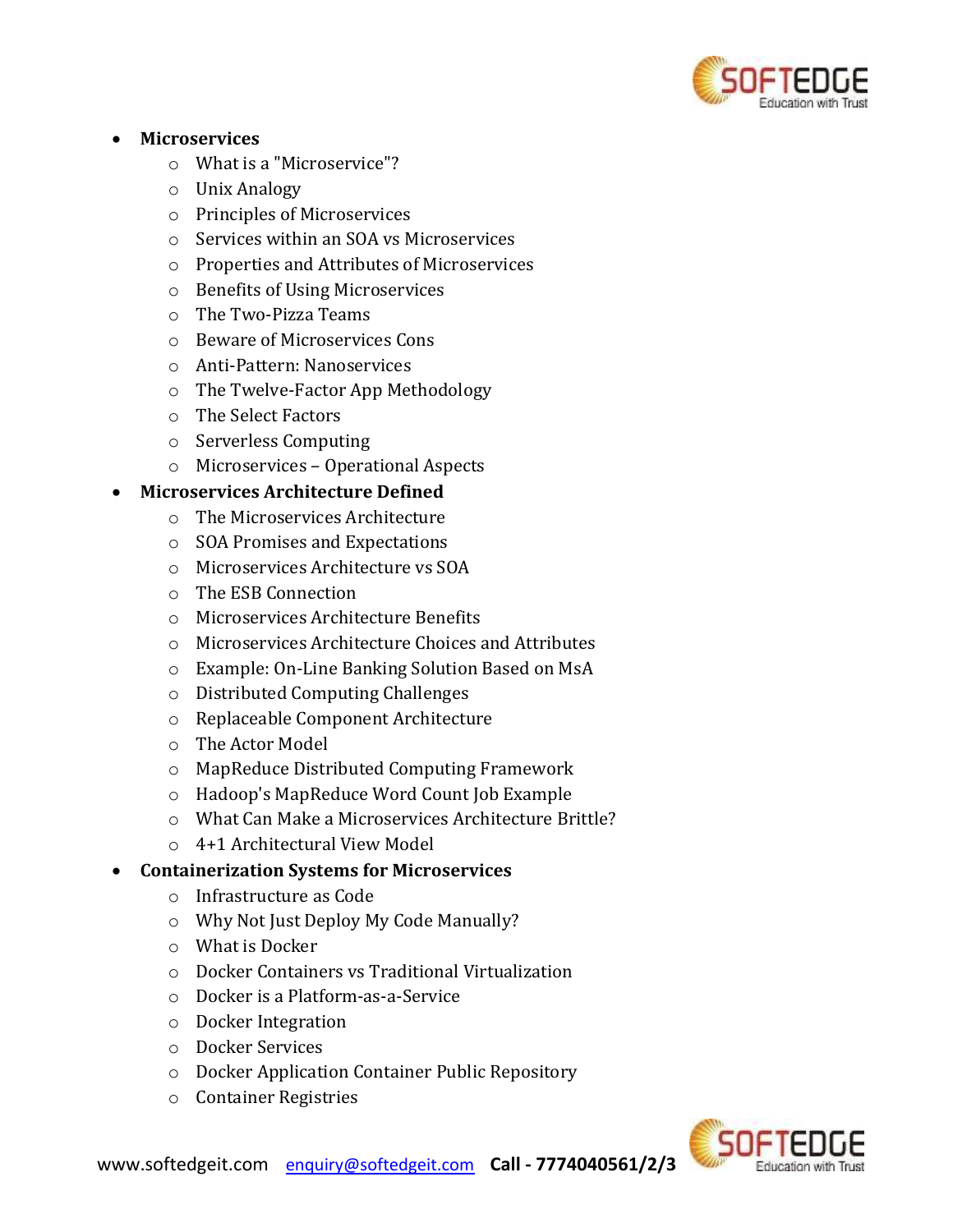

- o Your Own Docker Image Registry
- o Starting, Inspecting, and Stopping Docker Containers
- o One Process per Container
- o The Dockerfile
- o Kubernetes
- o What is OpenShift

#### • **Commonly Used Patterns**

- o Why Use Patterns?
- o Performance-Related Patterns
- o More Performance-Related Patterns
- o Pagination vs. Infinite Scrolling UX Lazy Loading
- o Integration Patterns
- o More Integration Patterns
- o The Service Mesh Integration Pattern
- o Mesh Pros and Cons
- o Service-to-Service Communication with Mesh
- o Resilience-Related Patterns
- o Summary

#### • **API Management**

- o API Management Defined
- o The Traditional Point-to-point Integration Example
- o It Raises Some Questions …
- o The Facade Design Pattern
- o API Management Conceptual Diagram
- o Complimentary Services for Microservices
- o What Else is Needed?
- o The Driving Forces
- o API Management Offerings
- o The Mashery API Management System Overview
- o AWS API Gateway Call Flow

#### • **Designing and Implementing Microservices**

- o Two Types of IT Projects
- o What is In Scope for a Robust Microservices Design?
- o Scoping Your Microservice via the Bounded Context
- o Scoping Your Solution's Microservices Architecture
- o External / Shared and Internal Service Models
- o General Architectural and Software Process Organizational Principles
- o Loose Coupling, the OOD Perspective
- o Crossing Process Boundary is Expensive!

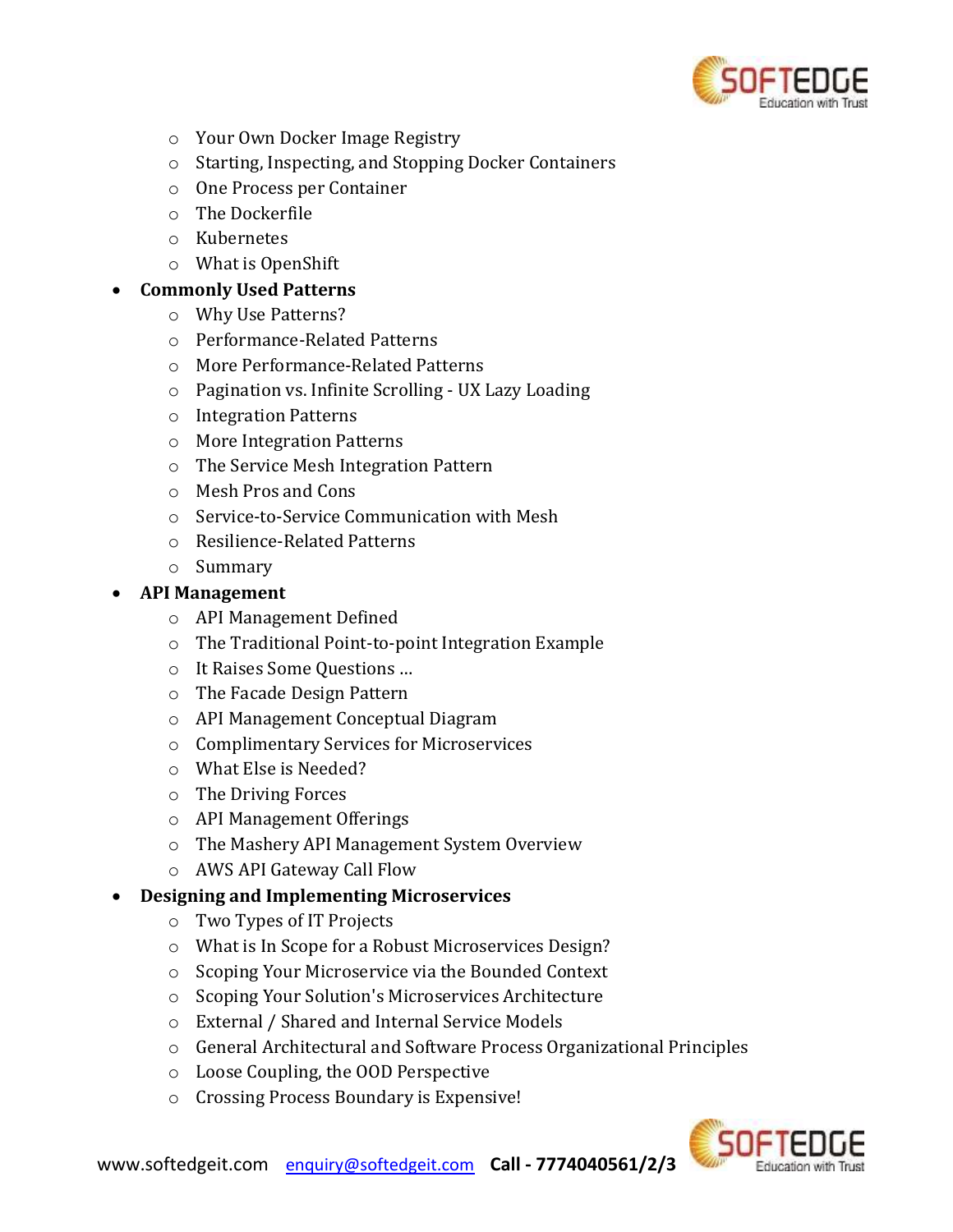

- o Cross Cutting Concerns
- o More Cross Cutting Concerns
- o To Centralize or Decentralize Client Access?
- o Decentralized Client Access
- o Centralized Client Access
- o The Facade Pattern
- o The Facade Service Conceptual Diagram
- o The Naked Objects Architectural Pattern
- o When to Use Naked Objects Pattern
- o Dealing with the State
- o How Can I Maintain State?
- o Micro Front-ends (a.k.a. MicroUI)
- o How can MicroUI Help Me?
- o Your Clients Are Diverse
- o The "Rich Client" "Thin Server" Paradigm
- o The "Rich Client" "Thin Server" Architecture
- o RIA as a Driving Force to Turn the "Thin Server" into a Set of Microservices
- o Design for Failure
- o Managing Failures Effectively
- o The Immutable Infrastructure Principle
- o Implementing Microservices
- o JAX-RS
- o Microservice-Oriented Application Frameworks and Platforms
- o Embedding Databases
- o Embedded Java Databases

#### • **Microservices Integration**

- o One Common Observation
- o The "One Service One Host" Deployment
- o Things to Consider when Integrating
- o Technology Options
- o The Data Exchange Interoperability Options
- o The Correlation ID
- o Enterprise Integration Patterns
- o Asynchronous Communication
- o Benefits of Message-Oriented Middleware (MOM)
- o Asynchronous Communication Models
- o Message Brokers
- o A Message Broker Diagram
- o Asynchronous Message Consumption Patterns

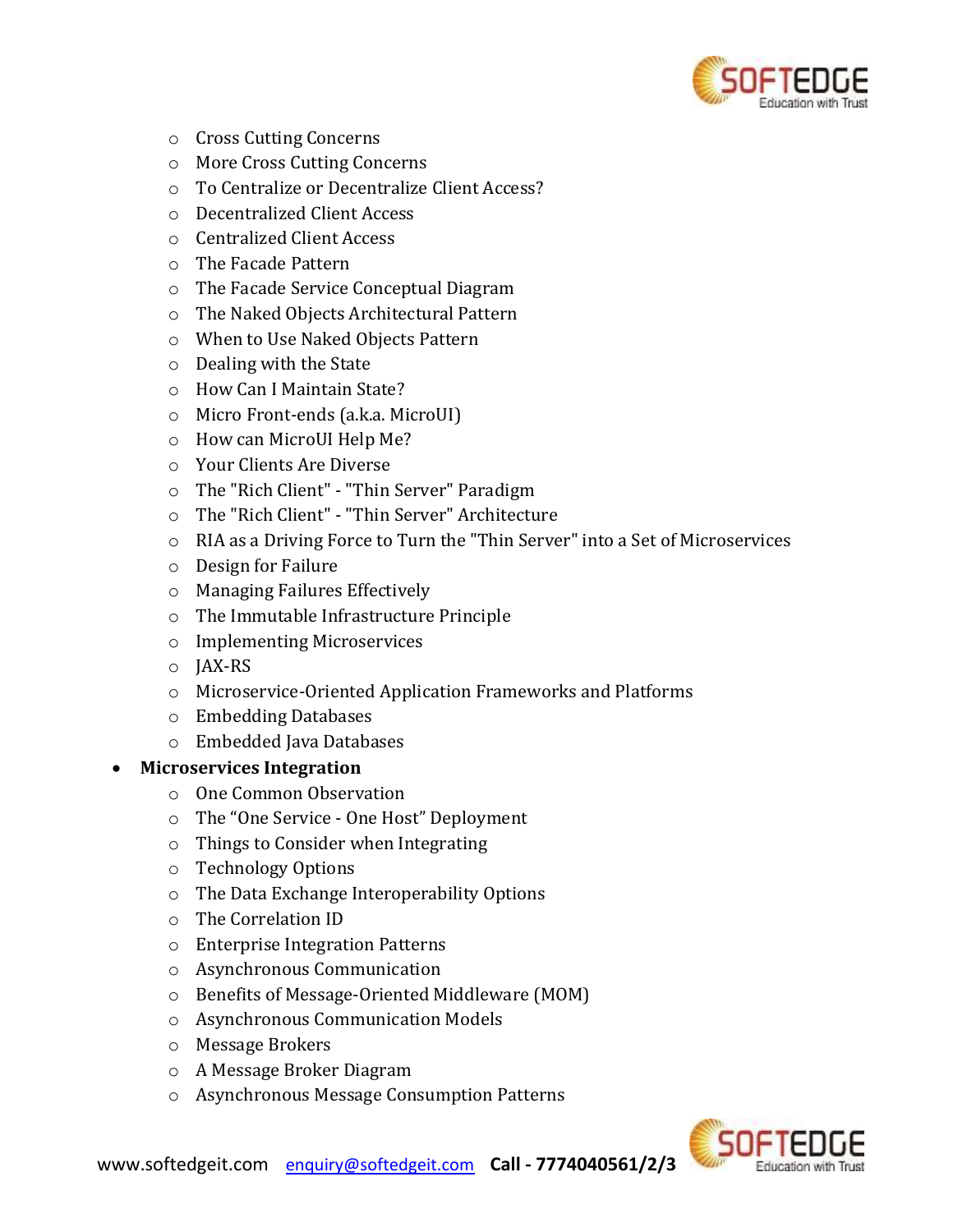

- o Popular Messaging Systems
- o Challenges of Managing Microservices
- o Options for Managing Microservices
- o In-Class Discussion

#### • **Working with Data in Microservices**

- o Monolithic Databases
- o The Traditional Two-phase Commit (2PC) Protocol
- o Table Sharding and Partitioning
- o The CAP Theorem
- o Mechanisms to Guarantee a Single CAP Property
- o The CAP Triangle
- o Eventual Consistency
- o Handling Transactions in Microservices Architecture
- o The Event-Driven Data Sharing Diagram
- o The Saga Pattern
- o The Saga Log and Execution Coordinator
- o The Saga Happy Path
- o A Saga Compensatory Request Example
- o In-Class Discussion
- o The Need for Micro Databases
- o Migrating Data from Existing Databases (Breaking up the Monolith Database)
- o One Data Migration Approach
- o One Data Migration Approach (Cont'd)
- o In-Class Discussion
- o Command Query Responsibility Segregation (CQRS)
- o The CQRS Communications Diagram
- o A Word of Caution
- o The Event Sourcing Pattern
- o Event Sourcing Example
- o Applying Efficiencies to Event Sourcing

#### • **Robust Microservices**

- o What Can Make a Microservices Architecture Brittle?
- o Making it Resilient Mechanisms
- o Techniques and Patterns for Making Your Microservices Robust
- o Fail Fast or Quiesce?
- o Synchronous Communication Timeouts / Retries
- o Asynchronous Communication Timeouts / Retries
- o In-Class Discussion
- o The Circuit Breaker Pattern

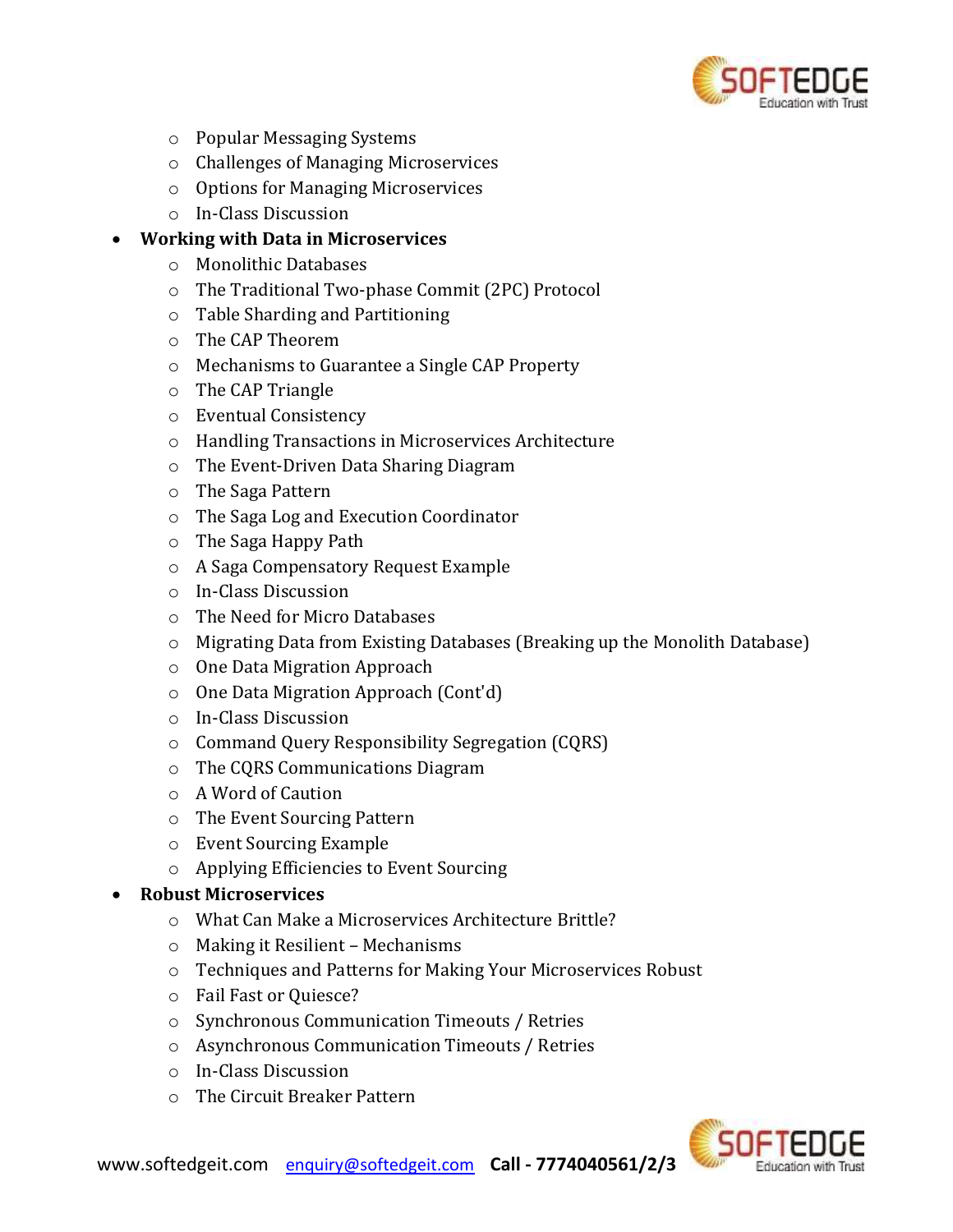

- o The Circuit Breaker Pattern Diagram
- o The Bulkhead Pattern
- o Factor IX of the 12 App Methodology
- o Feature Enablement
- o Designing for Test and Failure
- o Making Microservices Testable
- o Test for Failure
- o Continuous Testing and Integration
- o Continuous Release and Deployment
- o SLAs
- o Where and What to Monitor
- o Logging and Monitoring

## **Spring BOOT + Restful Web Services**

- 1. What and why Spring Boot
- 2. Traditional problems with web-based Spring Projects
- 3. What are Web Services
- 4. REST vs SOAP
- 5. Why REST
- 6. Understanding JAX/RS implementation
- 7. Creating a representation class
- 8. Create a resource controller
- 9. Request Headers
- 10. Response Builders
- 11. JSON vs XML Parsers
- 12. Using @RestController to build a simple REST Application
- 13. Implementing HTTP Verbs (get, put, post, delete)
- 14. Implementing helper classes to interact with My Sql Database
- 15. Understanding and configuring CORS
- 16. Using Postman to access API's
- 17.Security basics in REST
- 18. Reading basic authentication header from client
- 19. Building a 'login' system based on security guidelines
- 20. Creating a secure, robust RESTful API: